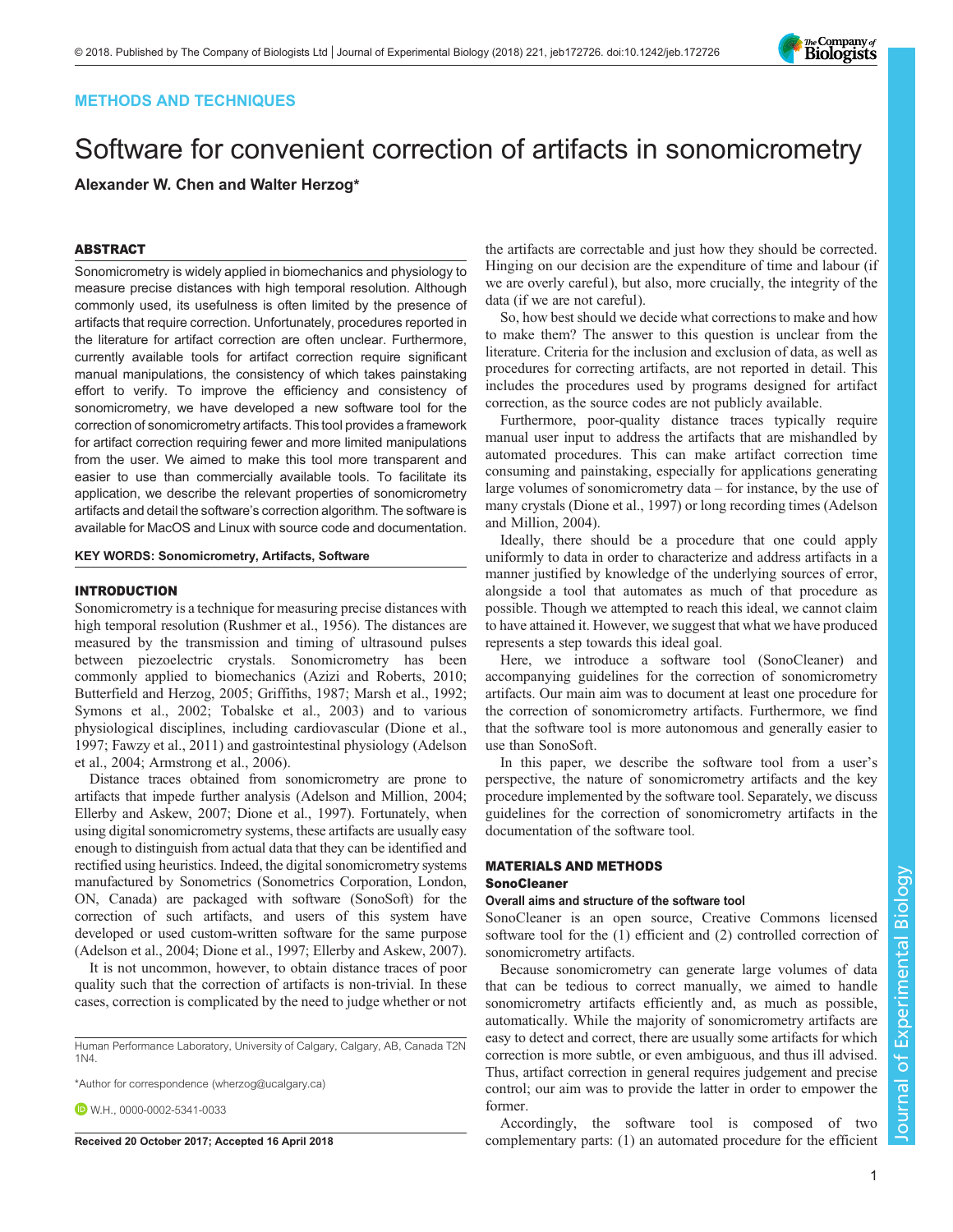<span id="page-1-0"></span>removal of easy, unambiguous artifacts, and (2) several tools to manually address the difficult or ambiguous artifacts.

The automated procedure is not expected to correct all traces completely; it will inevitably encounter artifacts that it handles erroneously. In these cases, the user is expected to step in to remove the stumbling block (either by performing the correction manually or by deciding to reject the trace) so that the procedure can continue. This collaboration between the user and the automated procedure is enabled by the ability to apply (and reverse) the automated procedure in fine-grained, progressive steps. In this way, the user has control over the correction of artifacts but also has responsibility for the validity of the corrections.

#### Description of the user interface and features of the software tool

Users interact with the tool through a graphical user interface. The interface displays the sonomicrometry distance trace being 'cleaned' and highlights the artifacts automatically. Using the mouse, the user can zoom in and inspect portions of a trace, and can select artifacts either individually or in groups for manual correction. Manual operations are selected from a small number of pre-set procedures for efficiency and reproducibility. The automated procedure can be applied at any time and can be restricted to a selected time interval.

The tool allows for the superposition of other traces on the trace under consideration in order to (a) compare them for internal consistency and (b) facilitate the standard practice of comparing the raw and corrected traces to ensure that corrections do not introduce new errors.

For convenience, the tool also includes functionality for (1) cropping traces, in order to focus on or export only a portion of a trace and (2) the annotation of trace qualities, which are simply collected into a comma-separated value (csv) file that is exported in addition to the file of distance traces.

A demonstration of the tool on physiological data can be found below, in Results and Discussion.

#### Where can the software tool be obtained?

The source code and binary executables for MacOS and Linux can be downloaded from [https://github.com/awjchen/SonoCleaner/](https://github.com/awjchen/SonoCleaner/releases) [releases](https://github.com/awjchen/SonoCleaner/releases). The executables are bundled with documentation that describes the features of the software tool and explains how they should be used.

#### Software tool limitations and future plans

Windows operating systems are not currently supported.

Sonometrics .ssa files are currently the only format in which distance traces can be imported into or exported from the software tool. Consequently, the outputs generated by this software tool cannot be fed back into Sonometrics' SonoSoft as, to our knowledge, SonoSoft cannot read .ssa files.

This tool requires traces with sufficiently high sampling rates in order to reliably identify artifacts and estimate slopes. In general, recordings of movements that are faster and more abrupt will require higher sampling rates.

This tool may not be suitable for precise kinematics because (1) it uses a linear interpolation procedure and (2) it causes the uncertainties and errors in the correction of artifacts to manifest as small but abrupt changes in the distance trace.

We plan to update the software tool to try to address shortcomings as they become clear. In its current state, the software tool has room for improvement, so we would welcome your feedback and suggestions at [https://github.com/awjchen/SonoCleaner/issues!](https://github.com/awjchen/SonoCleaner/issues)

## Description of level-shifts and other sonomicrometry artifacts

In order to give a description of the automated procedure, we must first touch upon the nature of sonomicrometry artifacts. Note that the following details may apply only to the sonomicrometers manufactured by Sonometrics, as data acquired with these devices were used to develop the artifact-removal procedures. Moreover, we stress that the following is merely our own explanation of sonomicrometry artifacts based on empirical observations using the sonomicrometer's built-in support for viewing raw ultrasound signals with an oscilloscope.

#### The basic principle of sonomicrometry

Sonomicrometry measures the time it takes for ultrasound pulses to travel between piezoelectric crystals through a medium. Given a known, constant speed of sound through the medium, a distance can be recovered.

Electrical excitation of a piezoelectric crystal produces ultrasonic vibrations that propagate outwards and can be detected at another crystal. A typical signal observed by the receiving crystal (Fig. 1A) is as follows: in chronological order, there is a excitation artifact (a consequence of the electronics), followed by a period of silence (as the ultrasound pulse propagates), followed by an oscillation of increasing intensity (when the ultrasound pulse arrives). The arrival time of the ultrasound pulse (Fig. 1B) is defined to be the earliest time at which the intensity of the signal meets a user-defined threshold ([Fig. 2](#page-2-0), top). [In reality, while such thresholds were used in older sonomicrometers to determine arrival times, the Sonometrics sonomicrometers use a more sophisticated triggering protocol [\(Vesely and Smith, 1998\)](#page-6-0). However, as these thresholds are



Fig. 1. An ultrasound signal observed by a receiving sonomicrometry crystal, viewed using the sonomicrometer's built-in support for displaying ultrasound signals on an oscilloscope. The horizontal axis represents time and the vertical axis represents voltage (signal strength). The ultrasound signal is in yellow and the signal indicating the time of arrival of the ultrasound pulse is in blue. (A) The full ultrasound signal from the excitation of the transmitting crystal to the reception of the ultrasound pulse. (B) A close-up of the ultrasound pulse. Ultrasound pulses vary considerably in shape; this particular ultrasound pulse was selected for its susceptibility to level-shifts.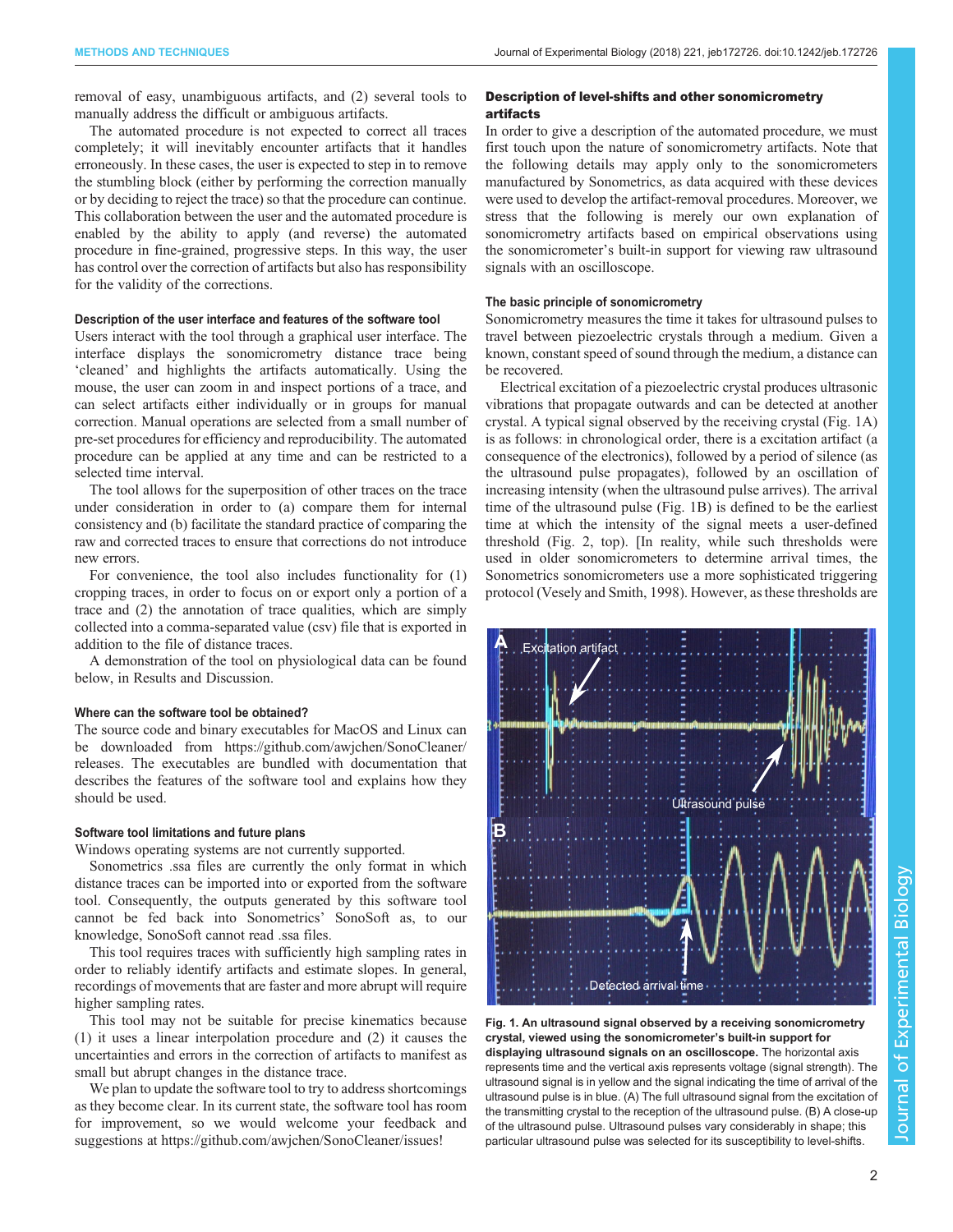<span id="page-2-0"></span>

Fig. 2. A simplified mechanism for level-shifts based on empirical observations using the sonomicrometer's built-in support for viewing raw ultrasound signals with an oscilloscope. Top: an idealized close-up of two ultrasound pulses as observed by a receiving crystal; the first is shown in orange and the second is a weakened version of the first shown in teal. The horizontal axis represents the time  $(t)$  elapsed since the emission of the ultrasound pulse from a separate transmitting crystal (of the order of microseconds and related to the distance by the speed of sound) and the vertical axis represents the intensity of the ultrasound signal. An ultrasound pulse is a series of oscillations (or 'ridges') of increasing intensity that is detected when its amplitude first exceeds a fixed threshold. Changes in the strength of the ultrasound signal can cause the threshold to be triggered on a different ridge, thus causing a level-shift. Bottom: the distance trace associated with the weakening ultrasound pulse in the upper panel, but rotated 90 deg clockwise so that it can be aligned with the upper panel. The independent variable (now on the vertical axis) represents the time elapsed during the experiment (of the order of seconds and sampled discretely at a fixed frequency), and the dependent variable (now on the horizontal axis) represents the pulse transmit time, as in the upper panel. Each dot (i.e. each sample) of the distance trace corresponds to the emission and reception of a single ultrasound pulse. A change in the triggering ridge manifests as a jump discontinuity where the signal following the discontinuity is a continuation of the signal prior to it, but with an added, fixed offset. The shifted signal following the discontinuity 'mirrors' what it would have been if the strength of the ultrasound signal had remained constant.

sufficient to explain the basic sonomicrometry principles we require, we will continue to use them for their simplicity.]

## Mechanism and correction of 'level-shift' artifacts

However, as the magnitude of the ultrasonic vibrations can change over a recording period (as a result of changes in crystal orientation, for instance), it is possible to obtain one of several arrival times: the threshold may be met by the first, smallest 'ridge' of the oscillation; if not, it may be met by the second, slightly larger ridge; if not, perhaps the third, and so on. Thus, the arrival times may be delayed by a multiple of the oscillation period of the piezoelectric crystals. A recording that always 'tracks' the same ridge produces a distance trace that is smooth and continuous. But when there is a shift in the 'tracking' of the ultrasound pulse from one ridge to another, the result is a jump discontinuity in the trace, where the measured distances are suddenly displaced by some constant distance but

otherwise continue to accurately mirror changes in the distance signal (Fig. 2, bottom).

These discontinuity artifacts have been termed level-shifts, and are the only type of artifact addressed by the automated procedure. The idea is that, because a level-shift only introduces a constant displacement to the trace, the true distances can be recovered simply by shifting back the affected portion of the trace in order to recover a smooth, continuous trace. We use the term level-shift to refer to the discontinuities, and not the displaced portions of the trace they cause.

## Complications to the correction of level-shift artifacts

There are several caveats to the simple correction of level-shifts we have just described. Caveat 1: in the presence of random noise, the displacement by which a level-shift should be corrected has some uncertainty. Therefore, every correction of a level-shift may introduce some error. Caveat 2: data displaced by level-shifts may not precisely mirror the original. One reason for this is that there is a range of times at which a ridge could meet the detection threshold. Caveat 3: there are other discontinuity artifacts distinct from levelshifts in the sense that the data following these discontinuities are completely unrelated to the 'true' data. This produces nonsensical data, which we view as a gap in the recording that contains no distance information. Suitably, these artifacts have been termed 'dropouts'. The discontinuities associated with dropout artifacts must be distinguished from level-shifts, because correcting dropouts as if they were level-shifts introduces nonsense into the trace.

# Methods of the automated procedure used to correct levelshifts in the software tool

## Assumptions and scope of the automated procedure

The automated procedure operates under the assumption that the only artifacts in the distance trace are discontinuities produced by level-shifts; that is, we assume that the trace is broken into segments by level-shifts, where each segment is associated with a constant distance by which it has been (uniformly) displaced from its 'true' value. To address random noise (caveat 1) and, at least partially, the inexactness of level-shifts (caveat 2), we require a tolerance level to be defined (in mm) by the user. Nonsensical artifacts (caveat 3), and other artifacts (see the software's documentation), are not accounted for by the automated procedure; the user must identify them and remove them manually, or must otherwise verify that they have not adversely affected the procedure.

The distance trace data are assumed to be a time series; that is, a sequence of distances spaced evenly in time. From this time series, we may form the series of differences: the slopes of the lines joining the points of the original series.

The automated procedure requires as input a list of level-shifts describing the times at which the level-shifts occurred and their associated displacements. In the software tool, this list is produced by a separate level-shift labelling procedure. Like previous methods [\(Dione et al., 1997](#page-5-0)), the level-shifts are 'detected by the first and second order derivatives'. More details on the labelling procedure can be found in the software's documentation.

## The main method used to mitigate errors while correcting level-shifts

The main idea of the automated procedure is that there are only a finite number of 'levels' to which level-shifts may jump (in reasonable data, at least). Thus, a sequence of level-shifts will eventually return to a previously visited level. Under the aforementioned assumptions, this occurs exactly when the displacements of the level-shifts sum to zero, or, more practically, when they sum to within the user-specified tolerance of zero. The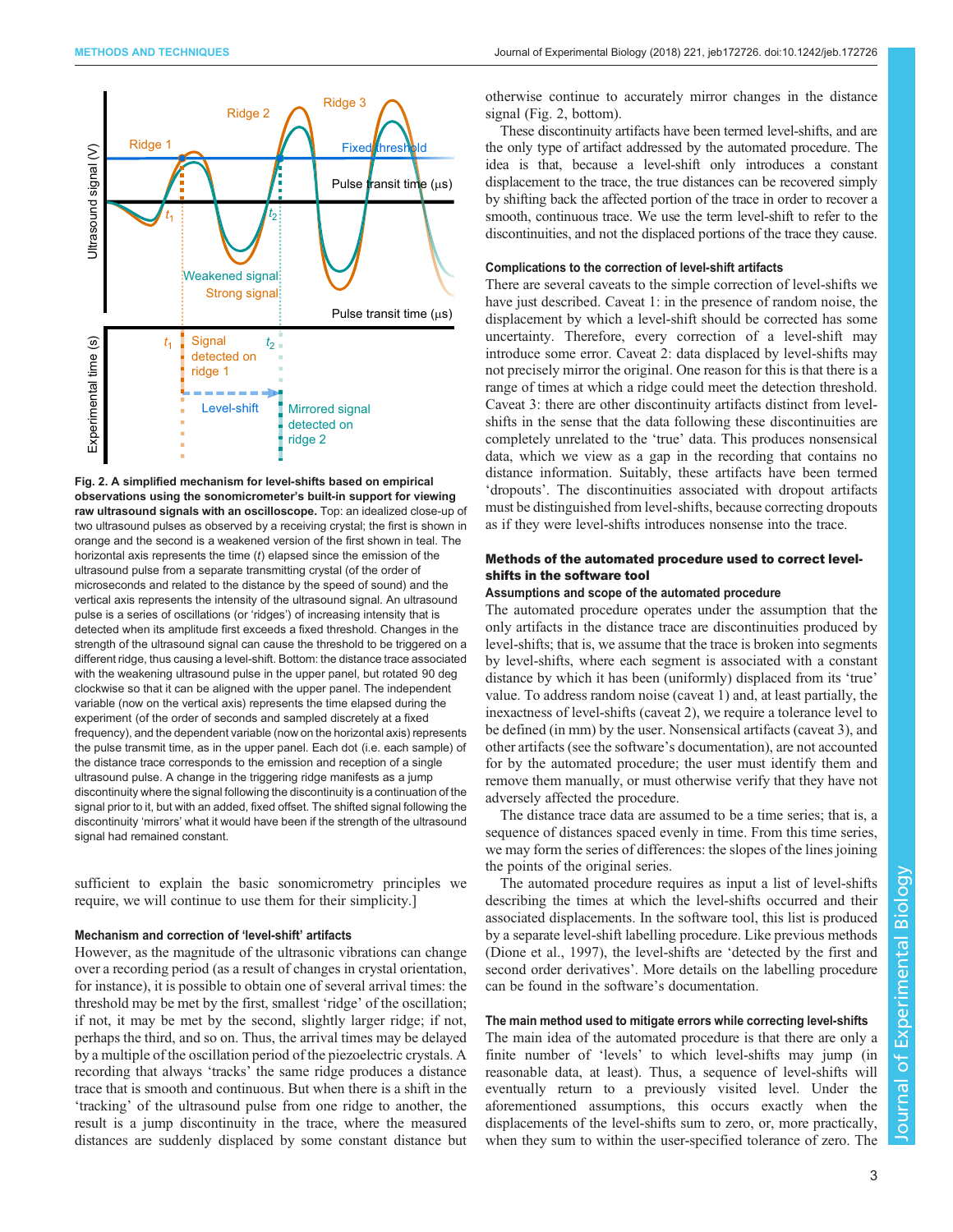<span id="page-3-0"></span>automated procedure searches for and acts on such groups of levelshifts, which we will call 'zero-sum groups'. The process of correcting zero-sum groups is illustrated in Fig. 3, in which the representation of level-shifts has been simplified so that their displacements match exactly with one another, without error.

But why bother to search for these groups of level-shifts? Why not simply handle each level-shift individually, e.g. by recovering its slope from interpolation of the surrounding trace? Because the correction of each level-shift introduces some error that affects the relative positioning of the halves of the trace that lie before and after the level-shift; as a result, traces with more noise or many levelshifts will probably drift over time, in a random walk, from the accumulation of these small errors.

So, instead of completely eliminating the displacements of a zerosum group of level-shifts, we merely 'redistribute' the displacements by transferring all of them to the first level-shift. To illustrate this procedure, imagine that we have a zero-sum group containing exactly two level-shifts. Let the first level-shift occur earlier than the second and have a (upward) displacement  $d_1=+1.05$  mm, and let the second level-shift have a (downward) displacement of  $d_2$ =−1.00 mm. The displacements of the level-shifts do not match exactly, as their sum is almost but not quite equal to zero, leaving a small error:

$$
\epsilon = d_1 + d_2 = +0.05 \text{ mm.} \tag{1}
$$

To correct this zero-sum group, we assign the level-shifts new displacements: we set the displacement of the first level-shift equal to the error  $(d_1' = \epsilon = 0.05$  mm) and set the displacement of the second level-shift to zero  $(d'_2 = 0.00 \text{ mm})$ . This 'redistribution'



Fig. 3. A simplified illustration of the action of the automated procedure on 'zero-sum groups'. The left side displays idealized distance traces in the style of the software tool: the horizontal axis represents time and the vertical axis represents distance; uncorrected level-shifts are highlighted in alternating magenta and yellow, while modified level-shifts appear in alternating cyan and white. If not for the level-shifts, the distance traces would be constant with respect to time (grey lines). The right side displays the corresponding representations of level-shifts used by the automated procedure: level-shifts are characterized by their displacement and the time of their occurrence. The displacements of the level-shifts have been simplified to be whole numbers; in particular, the displacements of the level-shifts match one another with no error. The rows represent the state of a single distance trace as it is transformed by successive steps of the automated procedure. The dashed boxes in the right column highlight the action of the automated procedure: one at a time, 'zero-sum groups' (groups of level-shifts which have a total displacement of zero) are found and eliminated by 'cancelling-out' the level-shifts. This figure replicates the behaviour of the automated procedure in the software tool, but the simplicity of the levelshifts does not reveal certain aspects of the procedure's behaviour, nor have we fully explained the observable behaviour. For a more complete description, see Materials and Methods, 'The main method used to mitigate errors while correcting level-shifts' and 'Additional aspects of level-shift correction'.

operation has the effect of taking the portion of the trace lying between the two level-shifts and then shifting it downwards to a new position such that the second level-shift is completely eliminated. Because of the error  $\epsilon$ , the new position of this intermediary region may not be precisely correct.

However, the total change in displacement brought about by this operation is zero: we have added a displacement of −1.00 mm to the first level-shift and another equal but opposite displacement of +1.00 mm to the second. Therefore, the operation changes the position of only the intermediary region, and leaves the rest of the trace untouched. Thus, any inaccuracies caused by the error  $\epsilon$  are confined to this intermediary region. This approach helps to reduce the aforementioned accumulation of error.

We can apply the same procedure to handle zero-sum groups containing more than two level-shifts. Let a zero-sum group contain



(magenta) and the 'twin trace' (green).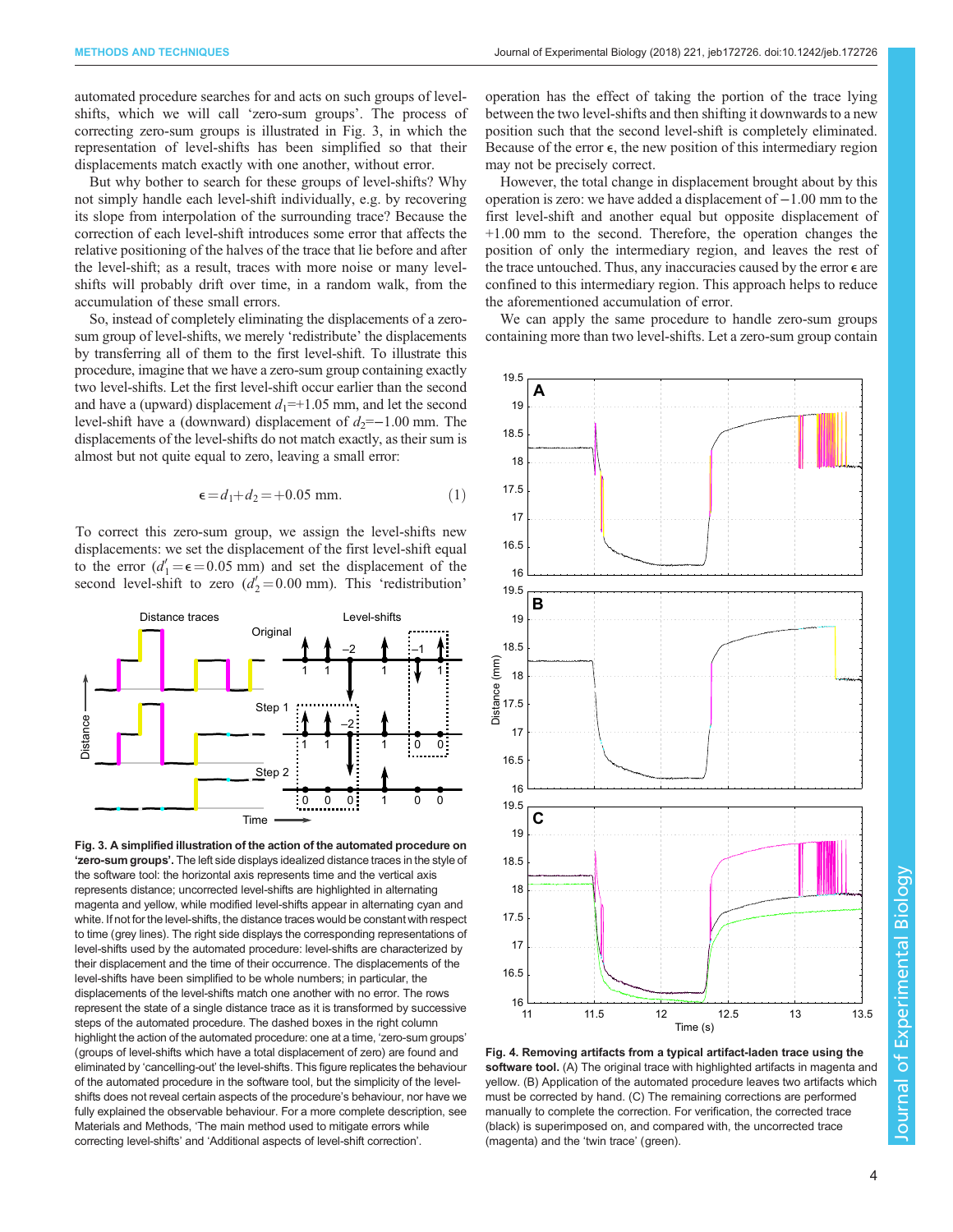<span id="page-4-0"></span>

Fig. 5. Removing artifacts from a selected portion of a very low-quality trace. In practice, the correction of traces as poor as this one should probably not be attempted because of the risk of unknowingly introducing errors. The left side shows the selected portion of the trace, while the right side shows a close-up of the area within the dashed rectangle so that individual data points can be distinguished. (A) The original trace with highlighted artifacts in magenta and yellow. (B) Application of the automated procedure leaves three artifacts, indicated by the arrows, which must be corrected by hand. (C) The remaining corrections are performed manually to complete the correction. For verification, the corrected trace is compared with the uncorrected trace (superimposed in magenta); no 'twin trace' was available for comparison.

*n* level-shifts with displacements  $d_1, d_2, \ldots, d_n$ . We assign the first level shift a displacement of  $d_1' = \epsilon = d_1 + d_2 + \cdots + d_n$ , while the others are assigned displacements of zero; that is,  $d_2' = d_3' = \cdots = d_n' = 0$ . As before, because the total change in displacement caused by this operation is zero, the operation only affects the portion of the trace within the span of the level-shifts, thereby reducing the accumulation of error.

# Additional aspects of level-shift correction

Of course, the 'true' displacement of a level-shift might not be zero, e.g. when a level-shift occurs during a period of quick movement. Therefore, we do not act on the 'raw' displacement of a level-shift but on the difference of its displacement from a target slope estimated from the surrounding trace. To compute this target slope, we take several slope segments on each side of the level-shift (4 each, for 8 total), exclude other level-shifts, and take the median of the remaining slopes to be the target slope, but only if a Wilcoxon signed-rank matched-pair test (where the slopes of the segments are paired with zeros) rejects its null hypothesis at  $\alpha$ =0.10; otherwise, the target slope is set to zero. This method is intended to be conservative so that it avoids estimating slopes in noisy data (where it may make inaccurate estimates).

Furthermore, we would like to constrain zero-sum groups to be more 'natural'. Level-shifts that occur in close time proximity, and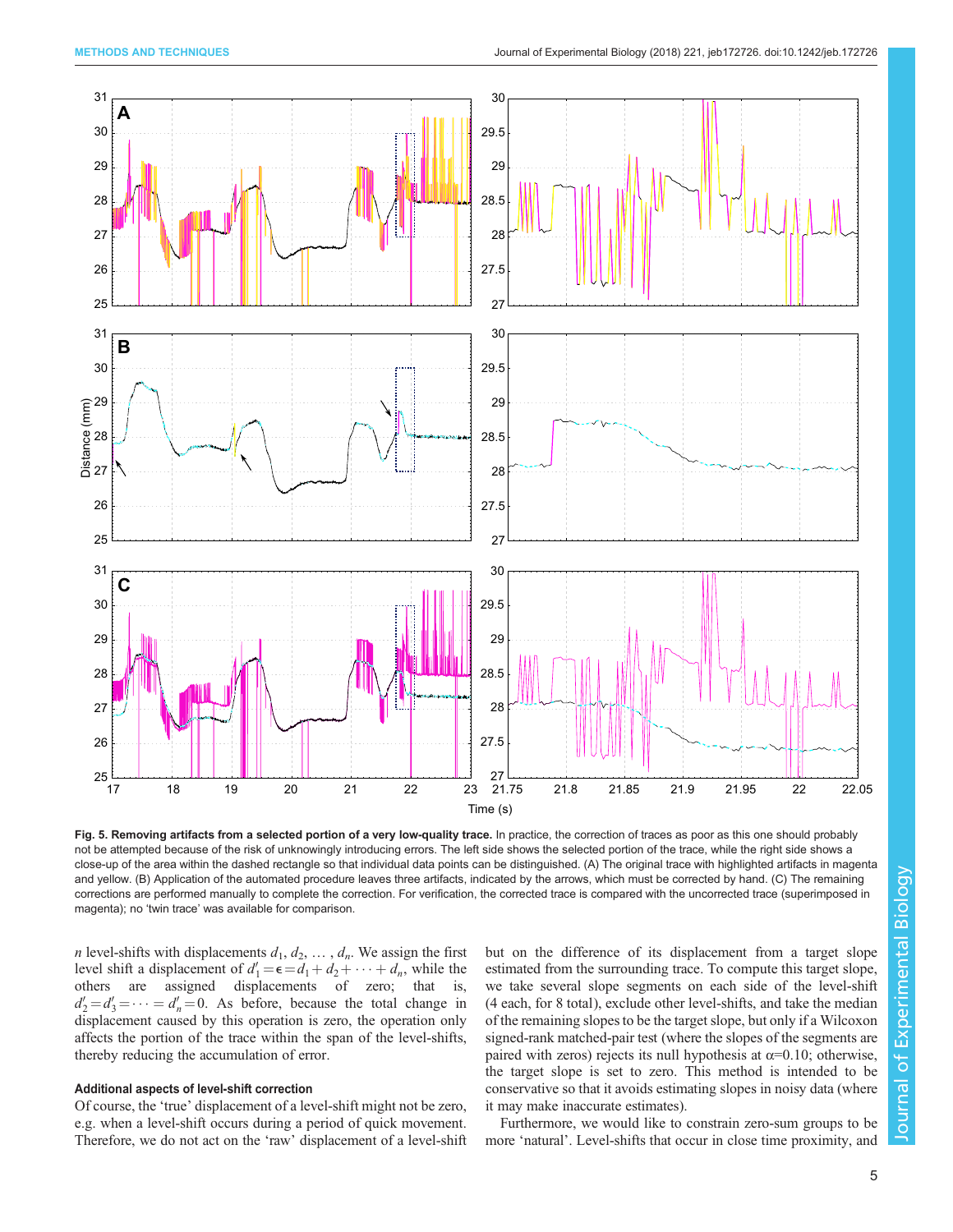<span id="page-5-0"></span>follow after each other directly, are intuitively more likely to form a proper 'match' than those that do not. Therefore, we constrain zero-sum groups of level-shifts to be contiguous sub-sequences of level-shifts (that is, a zero-sum group must not 'skip over' any levelshifts), and stipulate that zero-sum groups spanning shorter intervals of time are considered before those that span longer intervals. Additionally, as reasonable data should only contain a finite number of 'levels', there should be a maximum number of back-to-back level-shifts that do not form a zero-sum group; accordingly, we place an upper limit to the size of a zero-sum group (8 level-shifts).

Note, however, that we are not able to completely eliminate the uncertainty and error associated with the correction of level-shifts (caveats 1 and 2) because the 'redistribution' of displacements merely restricts the error to a smaller portion of the trace. Therefore, traces requiring more frequent and difficult corrections should generally be less accurate, and thus this artifact correction procedure should not be considered a substitute for clean, artifact-free traces obtained from a superior experimental technique.

# RESULTS AND DISCUSSION

Here, we demonstrate the use of the software tool to correct small portions of two distance traces. The correction of the first trace [\(Fig. 4](#page-3-0)) is unambiguous and is representative of the typical process of correction using the software tool. The correction of the second trace ([Fig. 5](#page-4-0)) is performed merely to showcase the capabilities of the software tool; in practice, traces as poor as the second example should probably not be corrected because of the risk of unknowingly introducing errors.

# Demonstration of the software tool on a typical artifact-laden trace

The first trace [\(Fig. 4\)](#page-3-0) records distances between two crystals embedded in the medial gastrocnemius muscle of a rabbit. The trace records the active contraction of the medial gastrocnemius (induced by electrical stimulation). [Fig. 4](#page-3-0)A shows the raw trace (as seen through the software tool's user interface) with level-shifts highlighted in alternating yellow and magenta. While there are many level-shifts, the correction of this trace is unambiguous: we can see that the trace merely switches back and forth between two 'levels'.

We begin correction with the application of the automatic procedure, which handles all but two level-shifts [\(Fig. 4B](#page-3-0)). The modified segments of the trace have been highlighted in alternating white and cyan. To complete the corrections, we manually translate the portion of the trace between the two remaining level-shifts according to our judgement ([Fig. 4C](#page-3-0)). This operation leaves the first level-shift with significant residual error. It is this large error that prevented the automated procedure from processing the last two level-shifts. (In this case, we have opted to perform the correction ourselves, judging this error to be tolerable for our purposes.) We then compare our corrections with the uncorrected version of the trace, superimposed in magenta, and with the artifact-free 'twin trace' (the distance trace obtained by swapping the transmitting and receiving roles of the crystal pair), superimposed in green [\(Fig. 4](#page-3-0)C). Our corrections are shown to be consistent with the twin trace.

## Demonstration of the software tool on a very low-quality trace

The second trace ([Fig. 5\)](#page-4-0) is taken from a dry-run experiment in which crystals were embedded into a false vertebral artery (tubing filled with ultrasound gel), which was stretched in response to chiropractic manipulation of a model head and neck. We selected a portion of the worst salvageable trace so that the raw trace [\(Fig. 5](#page-4-0)A) is riddled with artifacts. The worst portions of the distance trace traverse six different 'levels' and have level-shifts between almost every data point.

Because of the unusually poor quality of this trace, we begin by adjusting the level-shift labelling parameters (not shown). We then apply the automated procedure, which leaves three level-shifts [\(Fig. 5B](#page-4-0)). These three level-shifts are corrected manually by setting their displacements to estimates of the slope of the surrounding trace [\(Fig. 5C](#page-4-0)). Finally, we compare our corrections with the uncorrected version of the trace, superimposed in magenta (also [Fig. 5C](#page-4-0)).

While the corrected trace is compatible with the other (artifactfree) traces from its recording, we cannot directly verify the accuracy of our corrections because of the absence of signal on the twin trace. In this case, it is not feasible to guarantee that no errors were introduced in the correction of this poor-quality trace.

## Concluding remarks

Processing of sonomicrometry data often requires the correction of artifacts, but the procedures for such corrections are not reported in detail in the literature. To address this issue, we have developed, and made publicly available, a software tool and guidelines for performing such corrections. We hope that the materials we have provided will help to improve the reproducibility of sonomicrometry data processing by providing a point of reference.

#### Acknowledgements

Thanks to T. R. Leonard, B. R. MacIntosh, S. Sibole and I. C. Smith for their critical reading of the manuscript, to L. Gorrell and C. Waters-Banker for the use of their data, to A. Sawatsky for his technical assistance, and to L. Gorrell and R. Madden for their assistance in testing the software tool.

#### Competing interests

The authors declare no competing or financial interests.

#### Author contributions

Conceptualization: A.W.C.; Software: A.W.C.; Writing - original draft: A.W.C.; Writing - review & editing: A.W.C., W.H.; Supervision: W.H.; Funding acquisition: W.H.

#### Funding

This work was supported by grants from Natural Sciences and Engineering Research Council of Canada, the Canada Research Chair Program, and the Killam Foundation.

## Data availability

Source code, executables and documentation are available at: [https://github.com/](https://github.com/awjchen/SonoCleaner/releases) [awjchen/SonoCleaner/releases.](https://github.com/awjchen/SonoCleaner/releases) The raw sonomicrometry data files and artifactlabelling parameters used to generate [Figs 4](#page-1-0) and [5](#page-4-0) are available from the corresponding author on request.

#### References

- Adelson, D. W. and Million, M. [\(2004\). Tracking the moveable feast:](http://dx.doi.org/10.1152/nips.01439.2003) [sonomicrometry and gastrointestinal motility.](http://dx.doi.org/10.1152/nips.01439.2003) Physiology 19, 27-32.
- Adelson, D. W., Million, M., Kanamoto, K., Palanca, T. and Taché, Y. (2004). [Coordinated gastric and sphincter motility evoked by intravenous CCK-8 as](http://dx.doi.org/10.1152/ajpgi.00057.2003) [monitored by ultrasonomicrometry in rats.](http://dx.doi.org/10.1152/ajpgi.00057.2003) Am. J. Physiol. Gastrointest. Liver Physiol. 286[, G321-G332.](http://dx.doi.org/10.1152/ajpgi.00057.2003)
- [Armstrong, S. R., McCullough, J. L. and Beattie, D. T.](http://dx.doi.org/10.1016/j.vascn.2005.08.004) (2006). Measurement of 5- [HT4 receptor-mediated esophageal responses by digital sonomicrometry in the](http://dx.doi.org/10.1016/j.vascn.2005.08.004) anesthetized rat. [J. Pharmacol. Toxicol. Methods](http://dx.doi.org/10.1016/j.vascn.2005.08.004) 53, 198-205.
- Azizi, E. and Roberts, T. J. [\(2010\). Muscle performance during frog jumping:](http://dx.doi.org/10.1098/rspb.2009.2051) [influence of elasticity on muscle operating lengths.](http://dx.doi.org/10.1098/rspb.2009.2051) Proc. R. Soc. B Biol. Sci. 277, [1523-1530.](http://dx.doi.org/10.1098/rspb.2009.2051)
- Butterfield, T. A. and Herzog, W. [\(2005\). Quantification of muscle fiber strain](http://dx.doi.org/10.1152/japplphysiol.01128.2004) [during in vivo repetitive stretch-shortening cycles.](http://dx.doi.org/10.1152/japplphysiol.01128.2004) J. Appl. Physiol. 99, [593-602.](http://dx.doi.org/10.1152/japplphysiol.01128.2004)
- Dione, D., Shi, P., Smith, W., DeMan, P., Soares, J., Duncan, J. and Sinusas, A. (1997). Three-dimensional regional left ventricular deformation from digital sonomicrometry. In Engineering in Medicine and Biology Society, 1997. Proceedings of the 19th Annual International Conference of the IEEE, Vol. 2,